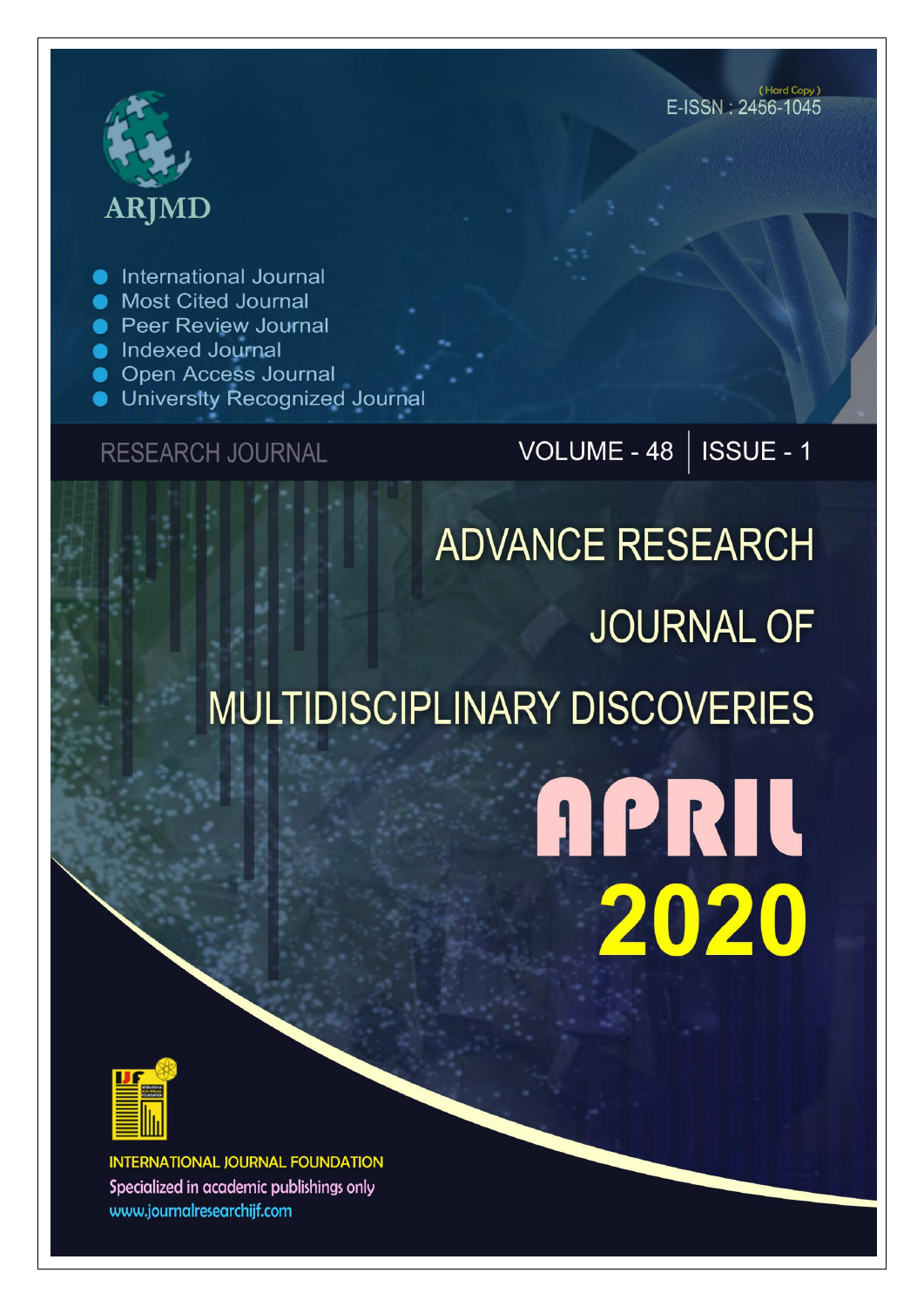**ADVANCE RESEARCH JOURNAL OF MULTIDISCIPLINARY DISCOVERIES I Vol.48 I Issue-1 I Chapter-5** E-ISSN : 2456-1045



## **Body Dysmorphic Disorders Among Adults Attending Plastic Surgery Hospitals**

#### **ORIGINAL RESEARCH ARTICLE NAME OF THE AUTHOR'S**

**ISSN :** 2456-1045 (Online) **ICV Impact Value:** 72.30 **GIF- Impact Factor:** 5.188 **IPI Impact Factor:** 3.54 **Publishing Copyright** @ International Journal Foundation **Article Code:** MDS-V48-I1-C5-APR-2020 **Category :** MEDICAL SCIENCE **Volume :** 48.0 (APRIL-2020 EDITION ) **Issue:** 1(One) **Chapter** : 5 (Five) **Page :** 30-35 **Journal URL:** www.journalresearchijf.com **Paper Received:** 26.05.2020 **Paper Accepted:** 08.06.2020 **Date of Publication:** 20-06-2020

#### **<sup>1</sup>Mushtaq Talib Hashim <sup>2</sup>Shalan Joodah Rhemah Al-Abbudi\* <sup>3</sup>Fahim Alwan Bahlol**

*<sup>1</sup>Prof. of Psychiatry, Faulty of Medicine, Baghdad University, Consultant Psychiatrist, Baghdad Medical City, Iraq*

*<sup>2</sup>Consultant Psychiatrist, Head of Section of Psychiatry, Dept. of Medicine, Imamain Kadhimain Medical City, Baghdad, Iraq*

*<sup>3</sup>Specialist Psychiatrist, Salahaddin Health Directorate, Ministry of Health, Baghdad, Iraq*

### **ABSTRACT**

**Background:** Body dysmorphic disorder is characterized by persistent preoccupations about defects or flaws in one's appearance. The defects or flaws appear slight or are not observable to others.

**Objectives:**Estimation of the prevalence and determinants of body dysmorphic disorder among patients attending plastic surgery hospitals.

**Methodology:** A cross-sectional study was conducted in two plastic surgery hospitals in Baghdad governorate. Participants were interviewed and data filled using a questionnaire for sociodemographic variables, and body dysmorphic disorder questionnaire.

**Results:** A total of 100 plastic surgery hospital attendees were approached. Female (70%), male (30%), age was 28.26±8.48 years, 56% were single, 37% were married, 70% were unemployed and 30% were employed. The prevalence of body dysmorphic disorder was 60%. Significant statistical association of body dysmorphic disorder were; gender (P=0.026), marital status (P=0.001), occupation (P=0.008).

**Conclusion:** Body dysmorphic disorder was high prevalent among attendees to plastic surgery hospitals. Preoperative psychiatric assessment is mandatory.

**KEYWORDS:** BDD; plastic surgery; prevalence; Baghdad.

#### CITATION OF THE ARTICLE



**Hashim M.T., Al-Abbudi S.J.R., Bahlol F.A.** (2020) Body Dysmorphic Disorders among Adults Attending Plastic Surgery Hospitals; *Advance Research Journal of Multidisciplinary Discoveries;* 48(5) pp. 30-35

*\* Corresponding Author*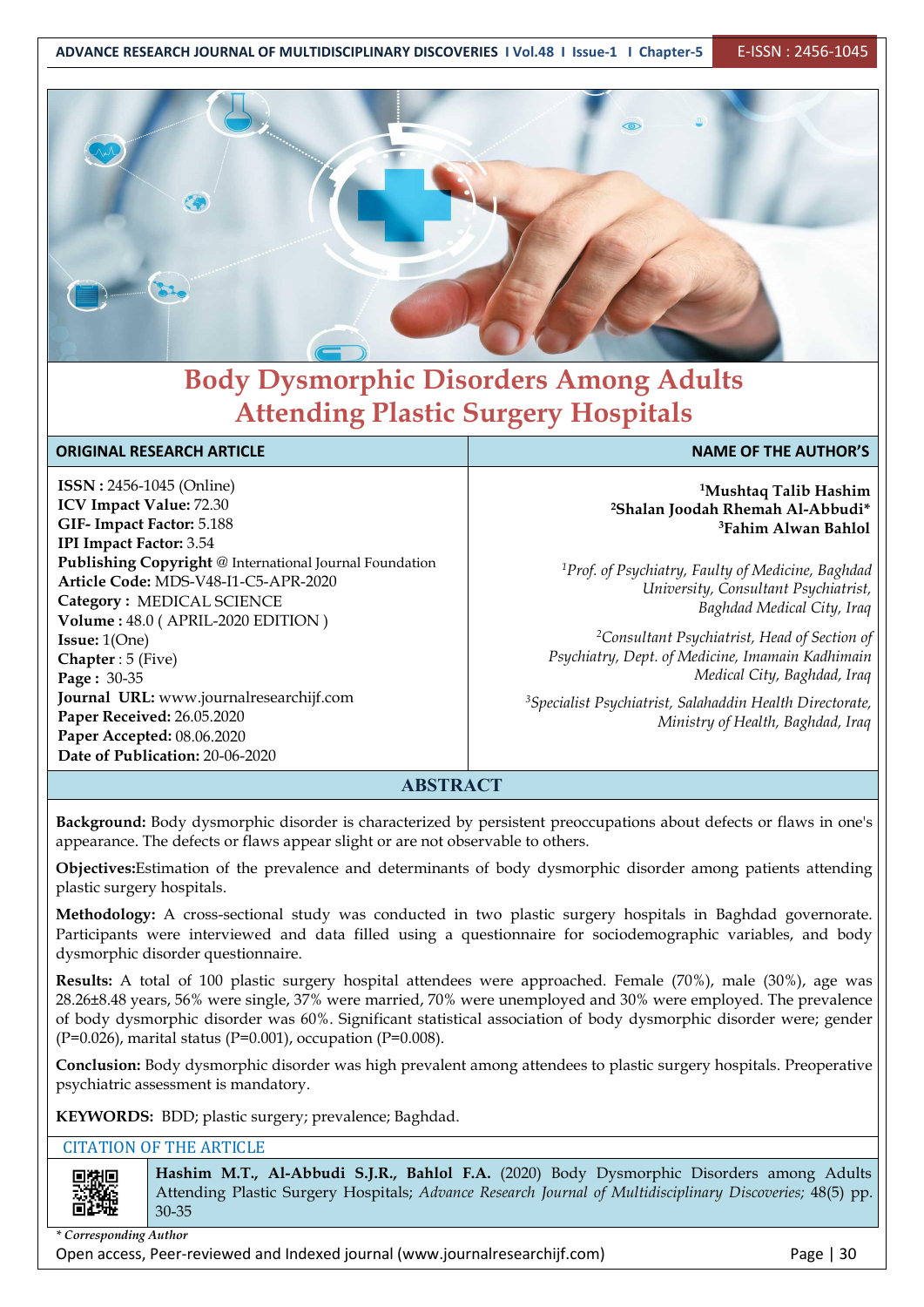#### **I. INTRODUCTION**

Body dysmorphic disorder is characterized by persistent preoccupations about defects or flaws in one's appearance. The defects or flaws appear slight or are not observable to others<sup>[1]</sup>. Individuals with BDD reconstructive surgeries are highly distressed due to defects they perceive in their physical appearance that are not noticeable to others<sup>[1]</sup>. They have a pervasive feeling of ugliness and attendees from all are convinced that some part of their body is defective<sup>[2]</sup>. The most frequent areas of concern are the  $\frac{1}{\text{random sam}}$ face and head, and the main worries are related to problems such as acne, wrinkles, scars, the size and shape of the nose or ears, asymmetric or disproportional face, thinning hair or excessive facial hair. However, there may be a concern regarding any part of the body or with more than one part of the body<sup>[3]</sup>. Individuals with BDD engage in excessive  $\sqrt{2}$ body<sup>es</sup>. Individuals with BDD engage in excessive<br>grooming, skin picking, mirror checking, and camouflaging of their appearance, with the aim of correcting, hiding, or distracting others from perceived defective parts of the body. Focusing on unattractive  $\overline{\overline{a}}$ parts of the body, rumination, mental rituals or other mental acts are also often reported by individuals with BDD<sup>[4]</sup>. These preoccupations are very time-consuming  $\frac{5}{6}$   $\frac{Data Co}{\text{directly}}$ and occur, on average, 3-8 hours per day; they are typically difficult to resist or control<sup>[5]</sup>. BDD is associated with significant distress, disability, unnecessary cosmetic surgery, and suicidal behaviour<sup>[6]</sup>. BDD seems to be a relatively common  $\Box$  Statistical Analysi behaviour<sup>[0]</sup>. BDD seems to be a relatively common psychiatric disorder, affecting about 1-2% of the general population. However, BDD is still under recognized as well as under-studied<sup>[7]</sup>. It usually starts  $\sigma$  =  $\sigma$   $\sigma$   $\sigma$   $\sigma$   $\sigma$ during adolescence and affects both men and women.<sup>[2]</sup> Besides thinking about it, one repetitively  $\overrightarrow{0}$  **IV. RESULT** checks and compares the perceived flaw, and can adopt unusual routines to avoid social contact that exposes it.<sup>[8]</sup>Fearing the stigma of vanity, one usually  $\alpha$  age was 28.26 $\pm$ hides the preoccupation.<sup>[8]</sup> Commonly unsuspected  $\Box$  56% were single even by psychiatrists, BDD has been under diagnosed. [8] Severely impairing quality of life via educational and occupational dysfunction and social isolation, BDD has high rates of suicidal thoughts and suicide attempts.<sup>[8]</sup> Although delusional in about one of three cases, the appearance concern is usually non delusional, an overvalued idea.<sup>[2]</sup> The bodily area of **the same of the same of the same of the same of the same of the same of the same of the same of the same of the same of the same of the same of the same of the same** focus can be nearly any, yet is commonly face, hair, stomach, thighs, or hips.<sup>[9]</sup> Many seek dermatological  $\qquad \qquad \Box$ treatment or cosmetic surgery, which typically do not resolve the distress.<sup>[8]</sup> BDD shares features with obsessive-compulsive disorder,<sup>[10]</sup> but involves Figure 1: more depression and social avoidance.<sup>[11]</sup>

# **II. AIMS OF THE STUDY**

To estimate the prevalence and socio demographic characteristics of body dysmorphic disorder among patients attending plastic surgery hospitals

### **III.METHODOLOGY**

*Design*: This is a cross sectional study.

Setting: The study was conducted in two plastic surgery hospitals (Al-Wasty hospital for plastic and reconstructive surgeries and Ghazy Al-Hariri hospital for surgical specialties at Baghdad, Iraq). These hospitals provide tertiary surgical services to all attendees from all over the country.

*Study Population and Sampling Technique*:A systematic random sampling technique was applied. Where every <sup>3rd</sup> patient entering the hospital aged 18 years or more,  $\vert$ both genders, seeking for facial cosmetic surgery, who agree to participate, was included. Patients seeking cosmetic surgery for other parts of the body were excluded.

*Ethical Issue*: The study proposal was fully discussed and approved by the scientific and ethical committee in the Arab board for psychiatry. The agreement of health authorities in the included hospitals was taken before starting the study. Verbal consent was obtained from each individual accepted to participate in the study.

 $^{[5]}$ . BDD is  $\approx$  questionnaires; a questionnaire gathering socio-*Data Collection Tools*: Each selected participant was interviewed using the structured demographic data, and The Arabic version of Body Dysmorphic Disorder Questionnaire (BDDQ) [12],[13].

> *Statistical Analysis*: Statistical Package of Social sciences (SPSS) version 25 was used for data entry and analysis. Categorical variables were tested using chi square test. P<0.05 was considered statistically significant.

#### **IV. RESULTS**

A total of 100 patients were approached. The mean age was 28.26±8.48 years (figure 1). Males were 30%. 56% were single, and 37% were married. 30% of patients were employed (Table 1).

**Table 1 distribution of patients according to essential**

| studied variables |            |                |            |
|-------------------|------------|----------------|------------|
|                   |            | Count          | Column N % |
| Gender            | Male       | 30             | 30.0%      |
|                   | Female     | 70             | 70.0%      |
|                   | Single     | 56             | 56.0%      |
| Social state      | Married    | 37             | 37.0%      |
|                   | Other      | $\overline{ }$ | 7.0%       |
| Occupation        | Employed   | 30             | 30.0%      |
|                   | Unemployed | 70             | 70.0%      |



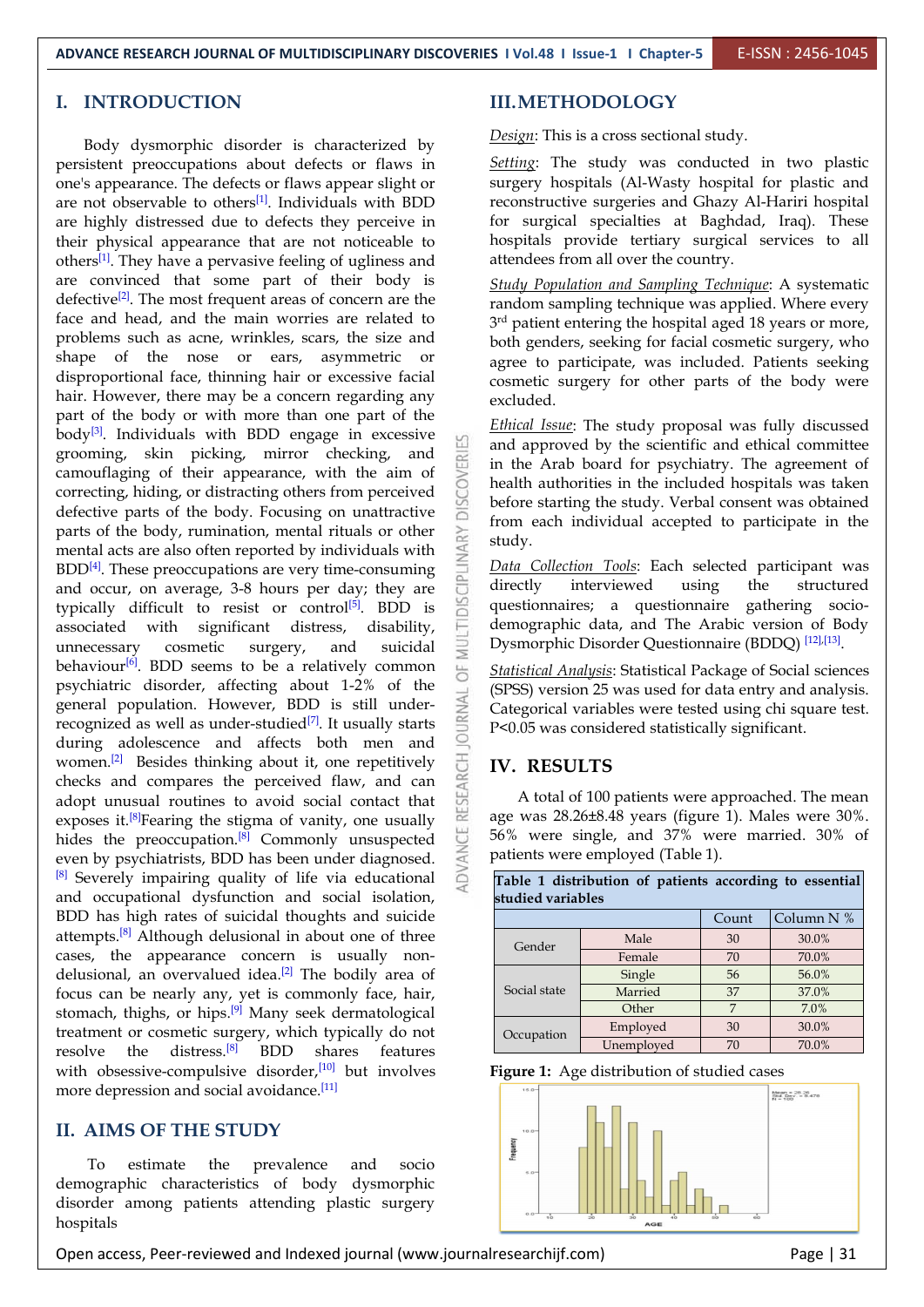Body dysmorphic disorder was 60% (Figure 2). Regarding first surgical intervention, the highest were Rhinoplasty operation (72%), Blepheroblasty (14%). The lowest were otoplasty (1%) and laser (1%) (Table 2).

| Table 2 distribution of studied patients according to type<br>of first intervention |               |              | group. | THESE O MINISPERSIONS VIID DRAILPIC V VOOV DAID IID WAARDEDAIL<br>between mean age of male and female patients of BDD                                   |       |           |         |  |  |  |  |
|-------------------------------------------------------------------------------------|---------------|--------------|--------|---------------------------------------------------------------------------------------------------------------------------------------------------------|-------|-----------|---------|--|--|--|--|
|                                                                                     | Count         | Column $N\%$ |        |                                                                                                                                                         |       | Std.      |         |  |  |  |  |
| Rhinoplasty                                                                         | 72            | 72.0%        |        | Gender                                                                                                                                                  | Mean  | deviation | P value |  |  |  |  |
| Blepheroplasty                                                                      | 14            | 14.0%        |        |                                                                                                                                                         |       |           |         |  |  |  |  |
| Chin implantation                                                                   |               | $2.0\%$      | Age    | Male                                                                                                                                                    | 28.33 | 7.952     | 0.857   |  |  |  |  |
| Otoplasty                                                                           |               | 1.0%         |        |                                                                                                                                                         |       |           |         |  |  |  |  |
| blow lift                                                                           | $\mathcal{D}$ | $2.0\%$      |        | Female                                                                                                                                                  | 28.73 | 8.505     |         |  |  |  |  |
| <b>Botox</b>                                                                        | 3             | 3.0%         |        |                                                                                                                                                         |       |           |         |  |  |  |  |
| Mesotherapy                                                                         |               | $2.0\%$      |        |                                                                                                                                                         |       |           |         |  |  |  |  |
| Laser                                                                               |               | 1.0%         |        | About 67.1% of female patients with BDD<br>corresponding to 43.3% of male patients, Chi square<br>test proved the association between female gender and |       |           |         |  |  |  |  |
| Fat injection                                                                       |               | 2.0%         |        |                                                                                                                                                         |       |           |         |  |  |  |  |
| Filler                                                                              |               | 1.0%         |        | $BDD$ is significant $(P=0.026)$ . Significant association                                                                                              |       |           |         |  |  |  |  |



Rhinoplasty was (11%), while the lowest frequency of second operation was Blepheroplasty (1%) and blow lift (1%) (Table 3).

**Table 3 distribution of studied patients according to type of second intervention**

|                        | 1 I II    |         |          |
|------------------------|-----------|---------|----------|
|                        | Frequency | Percent | operati  |
| No second intervention | 78        | 78.0    | of other |
| Rhinoplasty            | 11        | 11.0    |          |
| Blepheroplasty         |           | 1.0     | Table 7  |
| blow lift              |           | 1.0     | previou  |
| breast operation       | 3         | 3.0     |          |
| <b>Botox</b>           | 3         | 3.0     |          |
| Mesotherapy            | 3         | 3.0     | Previo   |
| Total                  | 100       | 100.0   |          |

The mean age of patients with BDD was 25.15±6 years which is significantly lower than that without BDD group age (32.9 ±9.5 years), (P=0.001) (Table 4).

| Table 4 difference between mean age of BDD and control<br>group according to two sample t test | allong<br>second<br>signific              |                |       |       |                   |  |  |  |  |
|------------------------------------------------------------------------------------------------|-------------------------------------------|----------------|-------|-------|-------------------|--|--|--|--|
| Group                                                                                          | Std.<br>P value<br>N<br>Mean<br>Deviation |                |       |       |                   |  |  |  |  |
| With BDD                                                                                       | 60                                        | 25.15<br>6.022 |       | 0.001 | reporte<br>second |  |  |  |  |
| Without BDD                                                                                    | 40                                        | 32.93          | 9.507 |       |                   |  |  |  |  |

The mean age of male and female BDD patients group reported no significant association between them (P=0.857) (Table 5).

| Table 5 independent two sample t test shows difference<br>between mean age of male and female patients of BDD<br>group. |        |       |                   |         |  |  |
|-------------------------------------------------------------------------------------------------------------------------|--------|-------|-------------------|---------|--|--|
|                                                                                                                         | Gender | Mean  | Std.<br>deviation | P value |  |  |
| Age                                                                                                                     | Male   | 28.33 | 7.952             | 0.857   |  |  |
|                                                                                                                         | Female | 28.73 | 8.505             |         |  |  |

Laser 1  $1.0\%$  corresponding to 43.3% of male patients, Chi square Fat injection 2 2.0% test proved the association between female gender and Filler 1 1.0% BDD is significant (P=0.026). Significant association were also noticed between single patients and BDD (76.8%) in comparison with married (37.8), and divorced or widowed (42.9%), (P=0.001). It was found that 68.6% of unemployed patients with BDD and 40% of employed person with BDD (P=0.008) (Table 6).

| and BDD status              | Table 6 association between sociodemographic variables |       |              |                |                     |       |  |  |  |
|-----------------------------|--------------------------------------------------------|-------|--------------|----------------|---------------------|-------|--|--|--|
| <b>NO BDD</b><br><b>BDD</b> |                                                        |       |              |                |                     |       |  |  |  |
|                             |                                                        | Count | Row<br>$N\%$ | Count          | <b>Row</b><br>$N\%$ |       |  |  |  |
| Gender                      | Male                                                   | 13    | 43.3%        | 17             | 56.7%               | 0.026 |  |  |  |
|                             | Female                                                 | 47    | 67.1%        | 23             | 32.9%               |       |  |  |  |
|                             | Single                                                 | 43    | 76.8%        | 13             | 23.2%               | 0.001 |  |  |  |
| Social state                | Married                                                | 14    | 37.8%        | 23             | 62.2%               |       |  |  |  |
|                             | Other                                                  | 3     | 42.9%        | $\overline{4}$ | 57.1%               |       |  |  |  |
|                             | Emploved                                               | 12    | 40.0%        | 18             | $60.0\%$            | 0.008 |  |  |  |
| Occupation                  | Unemployed                                             | 48    | 68.6%        | 22             | 31.4%               |       |  |  |  |

No second intervention  $\begin{array}{|c|c|c|c|c|c|} \hline \end{array}$  78.0  $\begin{array}{|c|c|c|c|c|c|} \hline \end{array}$  of other patients (P=0.022) (Table 7) The mean age of patients exposed to second operation was significantly higher than the mean age

| Table 7 age differences of patients according to history of<br>previous procedure. |    |       |       |       |  |  |  |  |
|------------------------------------------------------------------------------------|----|-------|-------|-------|--|--|--|--|
| Std. Error<br>Std.<br>Mean<br>N<br>Group<br>Mean<br>Dev.                           |    |       |       |       |  |  |  |  |
| Previous operation                                                                 | 23 | 29.31 | 8.915 | 0.022 |  |  |  |  |
| No previous operation                                                              | 77 | 24.74 | 5.659 |       |  |  |  |  |

**Table 4 difference between mean age of BDD and control** second operation among single patients (33.9%) was Deviation P value reported between employment status and seeking for The rate of exposure to second operation among female (28.6%) was significantly higher than that among male  $(10\%)$ ,  $(P<0.001)$ . The rate of exposure to significantly higher rate noticed in other marital status groups, (P=0.006). No significant association was second operation, (P=0.133) (table 8).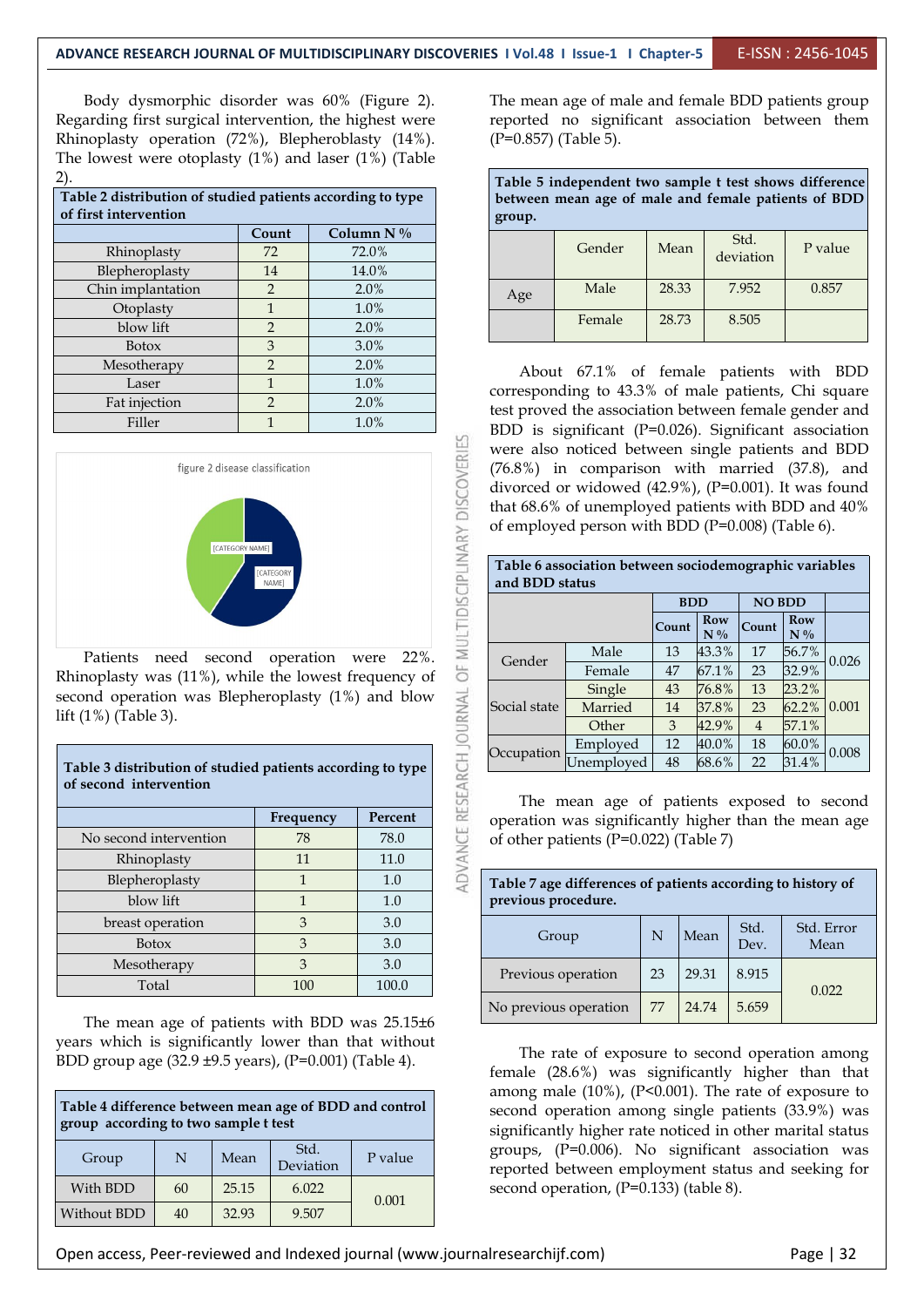**Table 8 association between socio-demographic variables and exposure to second operation**

|              |            | yes            |               | no    |           |       |  |
|--------------|------------|----------------|---------------|-------|-----------|-------|--|
|              |            | Count          | Row N<br>$\%$ | Count | Row<br>N% |       |  |
| Gender       | Male       | 3              | 10.0%         | 27    | 90.0%     | 0.032 |  |
|              | Female     | 20             | $28.6\%$      | 50    | 71.4%     |       |  |
|              | Single     | 19             | 33.9%         | 37    | 66.1%     |       |  |
| Social state | Married    | 2              | 5.4%          | 35    | 94.6%     | 0.006 |  |
|              | Other      | 2              | 28.6%         | 5     | 71.4%     |       |  |
| Occupation   | Employed   | $\overline{4}$ | 13.3%         | 26    | 86.7%     | 0.133 |  |
|              | Unemployed | 19             | 27.1%         | 51    | 72.9%     |       |  |

The great negative effects of BDD on friend's status and dating (70%) which is significantly higher than that of no BDD group  $(27.5%)$   $(P=0.001)$  (Table 9).

| Table 9 association between sociodemographic variables<br>and history of friends and dating status | VERIES     | the diff<br>most se<br>almost            |            |       |               |              |                    |                    |
|----------------------------------------------------------------------------------------------------|------------|------------------------------------------|------------|-------|---------------|--------------|--------------------|--------------------|
|                                                                                                    | ă          | predon                                   |            |       |               |              |                    |                    |
|                                                                                                    |            | Count                                    | Row N<br>% | Count | Row N<br>$\%$ | <b>value</b> |                    | preoccu<br>conside |
| Group                                                                                              | <b>BDD</b> | 42                                       | 70.0%      | 18    | 30.0%         | 0.001        | <b>ISCIPLINARY</b> |                    |
|                                                                                                    | No BDD     | 11                                       | 27.5%      | 29    | 72.5%         |              |                    | commo              |
| <b>DISCUSSION</b><br>V.<br>$\sim$ $\sim$ $\sim$ $\sim$ $\sim$ $\sim$ $\sim$                        | MULTI      | patients<br>unemp.<br>exacerb<br>in appe |            |       |               |              |                    |                    |

Current study showed **60%** of patients diagnose<br>possible cases of body dysmorphic disorder, and<br>the DSM-V diagnostic criteria of body dysmorphic as possible cases of body dysmorphic disorder, and met the DSM-V diagnostic criteria of body dysmorphic disorder. Studies that have used semi-structured clinical interviews to assess BDD prevalence have primarily been conducted in psychiatric settings, and have reported BDD prevalence rates of 1.9 to 16% in inpatient samples in Germany, UK and the US<sup>7</sup> and 3.2 to 11% in outpatient samples, all in the US.<sup>[14]</sup>In general settings, a few studies have systematically assessed the occurrence of BDD. Two studies used the SCID to diagnose BDD and found prevalence rates of 6.7% and 8.8% indicating that BDD is common<sup>[15]</sup>. The n Studies using the screening instrument BDDQ-DV found a prevalence of 4.2% in a Turkish sample<sup>[16]</sup> and about 14% in two US samples<sup>[17]</sup>. Some studies suggest  $\frac{c}{\text{offset}}$ that BDD may be even more common in cosmetic settings.

Studies using semi-structured clinical interviews to diagnose BDD, have found prevalence rates ranging between 2.9 and 15% in cosmetic dermatology clinics, and ranging very widely between 6.3 and 53% in cosmetic surgery settings, although the heterogeneity was high and the study quality varied in the latter setting $[7]$ .

[7].BDD is more common in female and in our study; the female rate was higher (67.1%) of total

 $\begin{bmatrix} \text{Row} \\ \text{N } \% \end{bmatrix}$  have been on psychiatric population. Moreover, which Gender Male  $\begin{array}{|l|c|c|c|c|c|}\n\hline \text{Kamle} & 3 & 10.0\% & 27 & 90.0\%\\
\hline \text{Fermle} & 20 & 28.6\% & 50 & 71.4\%\\
\hline \end{array}$  0.032 or pay attention on their face and more interested in number of female in our sample, in comparison with other studies at  $38-50\%$ .<sup>[18]</sup>. This may have been because the majority of our sample referred themselves to the study whereas all previous studies is expected result because the females take more care cosmetic surgery than male.

Occupation  $\boxed{\text{Employee}\quad 4\quad 13.3\%}\quad 26\quad 86.7\%}{\text{range from 1:1 to 3:2 in previous studies}^{[5]}$ . All of the Unemployed 19 27.1% 51 72.9%  $Y$ es No  $P$   $P$   $\Xi$  predominantly affects women, and even that Count  $\begin{bmatrix} Row N \\ y' \end{bmatrix}$  Count  $\begin{bmatrix} Row N \\ y' \end{bmatrix}$  value  $\begin{bmatrix} Seeocupation and manipulation of the body surface is considered a 'normal' generated activity for women<sup>[19]</sup>.$ BDD appears to be slightly more common among women, as indicated by a female: male ratio prevalence rates in women than in men, although the differences were statistically non-significant in most studies. In plastic surgical patients, the studies that reported prevalence rates for men and women separately found slightly higher rates in men, although the differences were non-significant. While BDD in its most serious manifestation seems to affect both sexes almost equally, it has been suggested that mild BDD preoccupation and manipulation of the body surface is

BDD | 42 | 70.0% | 18 | 30.0%  $\begin{array}{|c|c|c|c|c|c|c|c|c|} \hline \text{18} & 30.08 & 0.001 & \text{m} \\ \hline \end{array}$  Unemployed patients considered, as most  $\begin{array}{|c|c|c|c|}\n 0.001 & \frac{11}{11} & \quad \text{U1}\n \end{array}$ No BDD 11 27.5% 29 72.5% common was 68.6% while 40.0% was for employed  $\frac{7 \text{ and } 3.2}{\text{ and } 3.2}$  study which 51.7% of patients with body dysmorphic  $\frac{[14]}{11}$ In  $\frac{1}{2}$  disorder showed a significant impairment in their patients of our sample. This result may be due to unemployed patients had free time than others that exacerbated the preoccupation with a perceived defect in appearance or overemphasis of a slight defect, and might because collected sample of our study in the government hospitals with low cost in comparison with private hospitals that encouraged them to be made plastic procedure. This study was accordance with another study which BDD interferes with functioning and may lead to social isolation, and unemployment, and was accordance with another academic or job performance because of their symptoms<sup>[20]</sup>.

> [16] and equal in both male and female; because the disease The mean age for male was 28.33±7.9, and for female was 28.73±8.5. The distribution of age was affects the psychological well being and appearance in same impact on both gender and both need to prepare for marriage and be beautiful in front of others, in addition may be the older patient is more likely to develop physical diseases which prevent the patient from doing cosmetic surgery. This study was accordance with another study which found that there was no statistically significant between males and females patients and distribution of disease is roughly equal between them.<sup>[21]</sup>

> > According to the results of this is study, we see more patients seeking cosmetic surgery have BDD, and from those of BDD patients about 72% of the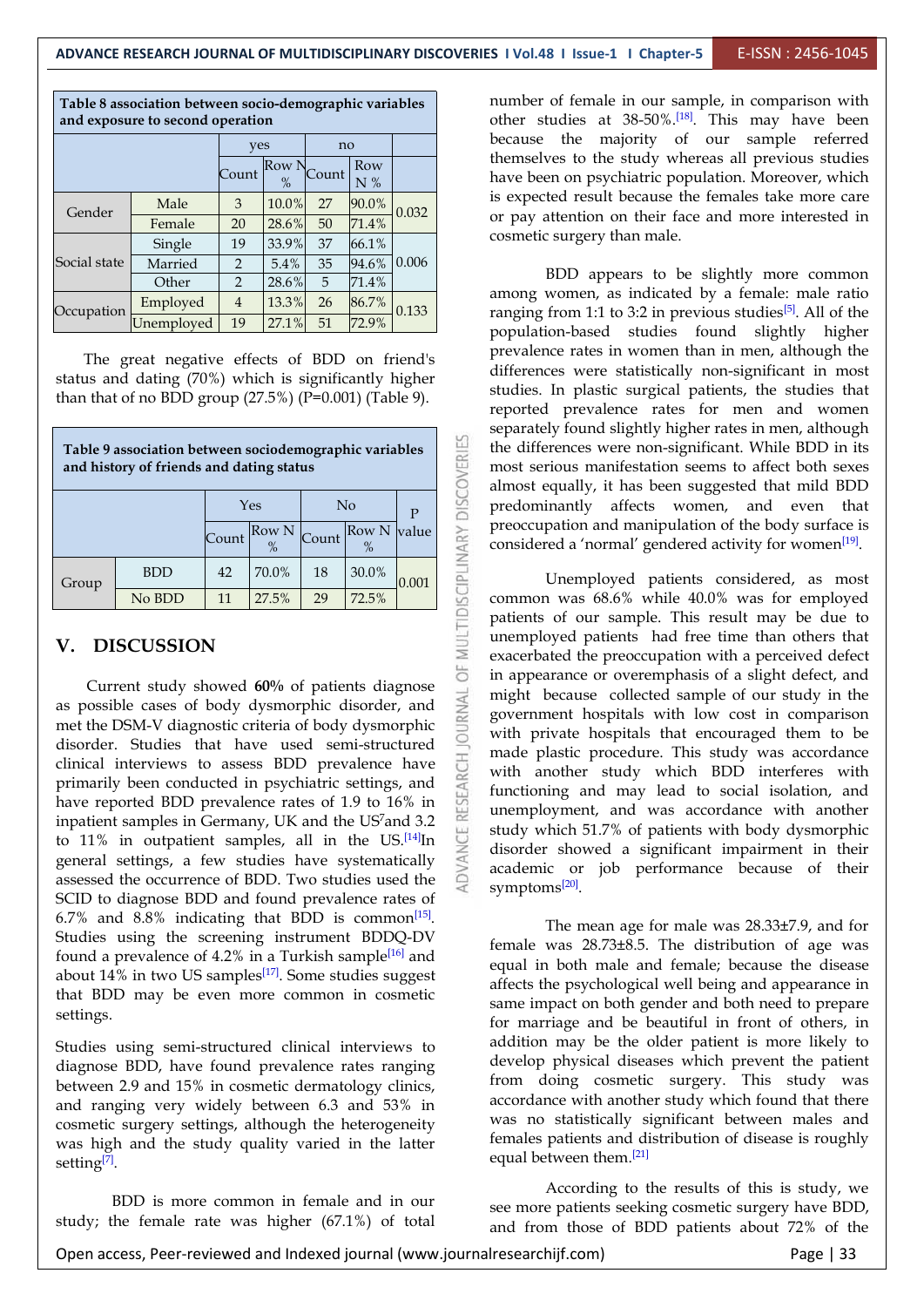patients seek cosmetic clinics for rhinoplastic surgery and 14% for blepheroplasty. Rhinoplasty has the highest rate. Rhinoplasty has the highest rate, and this is likely because the shape of the nose greatly affects the shape of the face as well as its operation is easier than the rest and the successful rate is high. Rhinoplasty takes a unique position in the field of facial aesthetic surgery<sup>[22]</sup>. The morphology of the nose with BDD g and its central position in the face seem to be crucial not only for facial harmony, but also for normal psychological function. [22]

After dividing the age of patients with body dysmorphic disorder into groups, we found that there were statistically significant differences between them. It was found that the mean age of body dysmorphic disorder patients was 25.15±6 years were the majority.

This is because the body dysmorphic disorder<br>common in this age, as well as people in this<br>more interested in cosmetic surgery to be<br>all in front of others or for preparing to is more common in this age, as well as people in this age are more interested in cosmetic surgery to be beautiful in front of others or for preparing to marriage. This was accordance with another study,<br>which found that the common age of onset of the<br>disease is adolescence and this associated with<br>increased severity of illness as well as higher levels of which found that the common age of onset of the disease is adolescence and this associated with increased severity of illness as well as higher levels of [3] co morbidity with other psychiatric disorders. [23]

Dur study shows that the number of previous<br>
contractions of BDD patients to be increasing  $\frac{1}{2}$  [4] cosmetic operations of BDD patients to be increasing with increasing age, another research found an explanation for such results that after plastic surgery  $\geq$  or minimally invasive treatments, some patients explanation for such results that after plastic surgery  $\geq 0$  body discreption or minimally invasive treatments some patients  $\geq 0$  Behavior or minimally invasive treatments, some patients "switched" their preoccupation to another body area.<br>
Switching to another body area is not unexpected,<br>
because BDD is characterized by distorted body image<br>
and tendencies to obsess and excessively worry about<br>
nonexist Switching to another body area is not unexpected, because BDD is characterized by distorted body image  $\begin{bmatrix} 5 \end{bmatrix}$ and tendencies to obsess and excessively worry about nonexistent or minor flaws. Thus, a "surface" change, such as that accomplished by surgery, is unlikely to treat the underlying disorder. [24]

The study also involved the correlation between the history of previous cosmetic operation and marital status. It was found that there is more positive history among single patients than married and this was accordance with another study that explained such a result as the prevalence of BDD is two time higher in single patients than married and the medical or surgical treatment of them are usually unsatisfactory. Moreover, BDD patients are prone to the over- operation syndrome and are often  $[0]$  by bythe  $(2010)$ . dissatisfied with the surgery.<sup>[25]</sup> Another explanation  $\frac{250}{4}$ may be because a person after marriage becomes more responsible and cares about his family and has little attention on his appearance from single in addition to [9] economic causes. In this study, we found that the great negative effects of BDD on friends status and dating which is about 70%, which is similar to findings of

another research in a psychiatric setting showed that this might lead to substantial avoidance of everyday activities, social isolation, reduction of quality of life and suicide<sup>[18],[26]</sup>. The study conclude that high | prevalence of BDD among patients seeking plastic surgery (60%). There is no significant association between the mean age of male and female patients with BDD group. The BDD is more common among single, unemployed and female gender. The BDD is more common among young adult. Preoperative psychiatric assessment is mandatory.

#### **VI.REFERENCES**

- [1] **AmericanPsychatric Association (2013).** Diagnostic and Statistical Manual of Mental Disorders. 5th ed. Arlington, VA: Author
- [2] **Mufaddel, A, Osman, OT, Almugaddam, F and Jafferany, M (2013).** A review of body dysmorphic disorder and its presentation in different clinical settings. The Primary Care Companion for CNS Disorders, 15, pii:PCC.12r01464.
- Phillips, KA (2009). Understanding body dysmorphic disorder : an essential guide. Oxford: Oxford University Press. PP 50-51
- [4] **Kollei, I and Martin, A (2014).** Body-related cognitions, affect and post-event processing in body dysmorphic disorder. Journal of Therapy and Experimental Psychiatry, 45,144-151
- [5] **Phillips, KA and Hollander, E (2008).** Treating body dysmorphic disorder with medication: evidence, misconceptions, and a suggested approach. Body Image, 5, 13-27.
- [6] **Phillips, KA (2007).** Suicidality in Body Dysmorphic Disorder.Primary psychiatry, 14, 58-66.
- [7] **Veale, D, Gledhill, LJ, Christodoulou, P and Hodsoll, J (2016).** Body dysmorphic disorder in different settings: A systematic review and estimated weighted prevalence. Body Image, 18, 168-186.
- [8] **Bjornsson AS; Didie ER; Phillips KA (2010).** "Body dysmorphic disorder". DialoguesClinNeurosci. 12 (2):2213 2. PMC 3181960. PMID 20623926.
- [9] **Katharine A Phillips**, "Body dysmorphic disorder: Recognizing and treating imagined ugliness", World Psychiatry, 2004 Feb;3(1):12-7.